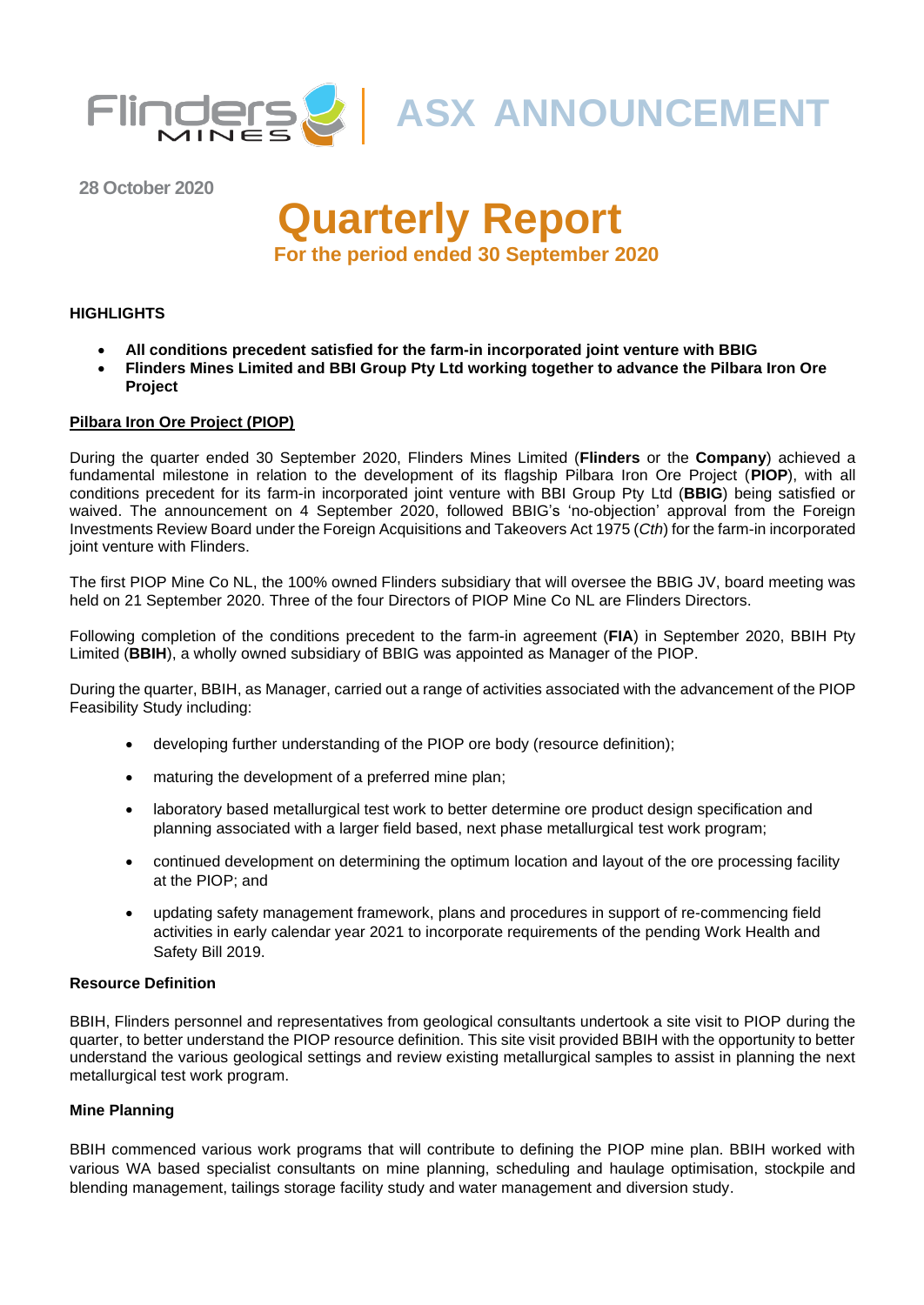### **Metallurgy**

During the quarter, BBIH (along with specialist consultants) undertook the following related work programs:

- sample material composite selection and preparation for further test work, to simulate ore design product specification;
- microscopy analysis to further define the relationship and association of minerals in the ore; and
- small scale sinter test work carried out to initially assess the suitability of the product top size and alumina content on a typical sinter matrix as a pre-cursor to larger scale sinter test work;

#### **Engineering and Project Delivery**

BBIH undertook other engineering and project delivery activities to support the PIOP Feasibility Study including:

- further optimisation of the location and layout of the ore processing facility incorporating non-process infrastructure water management, pad levels, crushing hub layout, road and traffic management and the overall footprint of the plant;
- design and planning for an expansion to the current PIOP on site camp to accommodate the requirements of upcoming field-based programs; and
- further progression of planning / scoping and set-up in support of commencing the PIOP Feasibility Study.



*Figure 1. PIOP and BBIG proposed infrastructure corridor.*

#### **Canegrass Project**

To meet minimum expenditure requirements, CSA Global undertook soil sampling programs within E58/520 and E58/522, targeting potential gold bearing structural trends south of the Honeypot gold prospect. In addition, the soil sampling within E58/521 was designed to test for possible platinum group metals (PGM). Further work is required before appropriate insights can be obtained.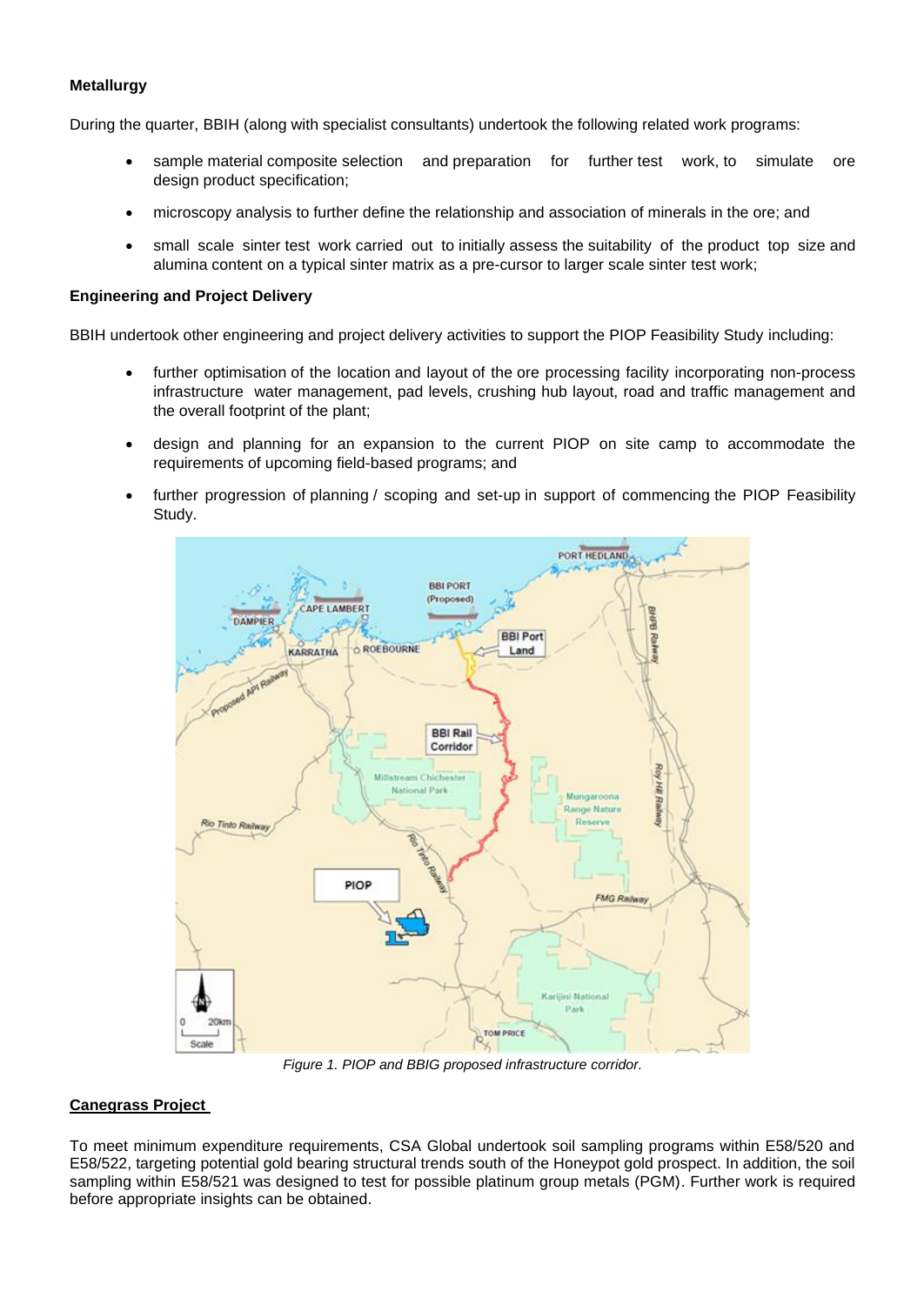A drill program consisting of 8 x 100m depth Reverse Circulation Percussion (RCP) drill holes was also designed by CSA Global across E58/232, E58/236 and E58/282 to improve the definition of the higher-grade vanadium zones. This program commenced early October 2020 with drill results still pending at the date of this announcement.

### **Financial**

As at 30 September 2020, the Company had \$3.4 million in cash and an unsecured fully drawn loan of \$3.0m due to be repaid on or before 30 June 2022.

Expenditure during the quarter was focused on progressing completion of the BBIG Transaction and no substantive mining exploration activities were undertaken.

The Company notes that during the quarter, a total of \$317,000 was paid to related parties, including Directors and their associates. Of this, \$35,000 in Non-executive Director fees was paid to TIO for Director services provided by Messrs Michael Wolley and Evan Davies and \$282,000 was paid to the Company's independent Directors, Messrs Warburton, Gurry and Ms Edwardes.

### **Corporate Activities**

On 23 September 2020, the Company released on ASX its 2020 Annual Report, Corporate Governance Statement and Appendix 4G.

Authorised by: Board of Flinders Mines Limited

For further information please contact:

#### **Investors and Shareholders**

Andrew Whitehead General Manager – AWhitehead@flindersmines.com

**Media** Michael Weir Citadel-MAGNUS – 0402 347 032

#### **About Flinders Mines Limited**

Flinders Mines Limited is an ASX-listed (ASX: FMS) exploration and development company focused on the commercialisation of the Pilbara Iron Ore Project (PIOP).The PIOP is located approximately 70km from Tom Price in Western Australia's iron ore-rich Pilbara region.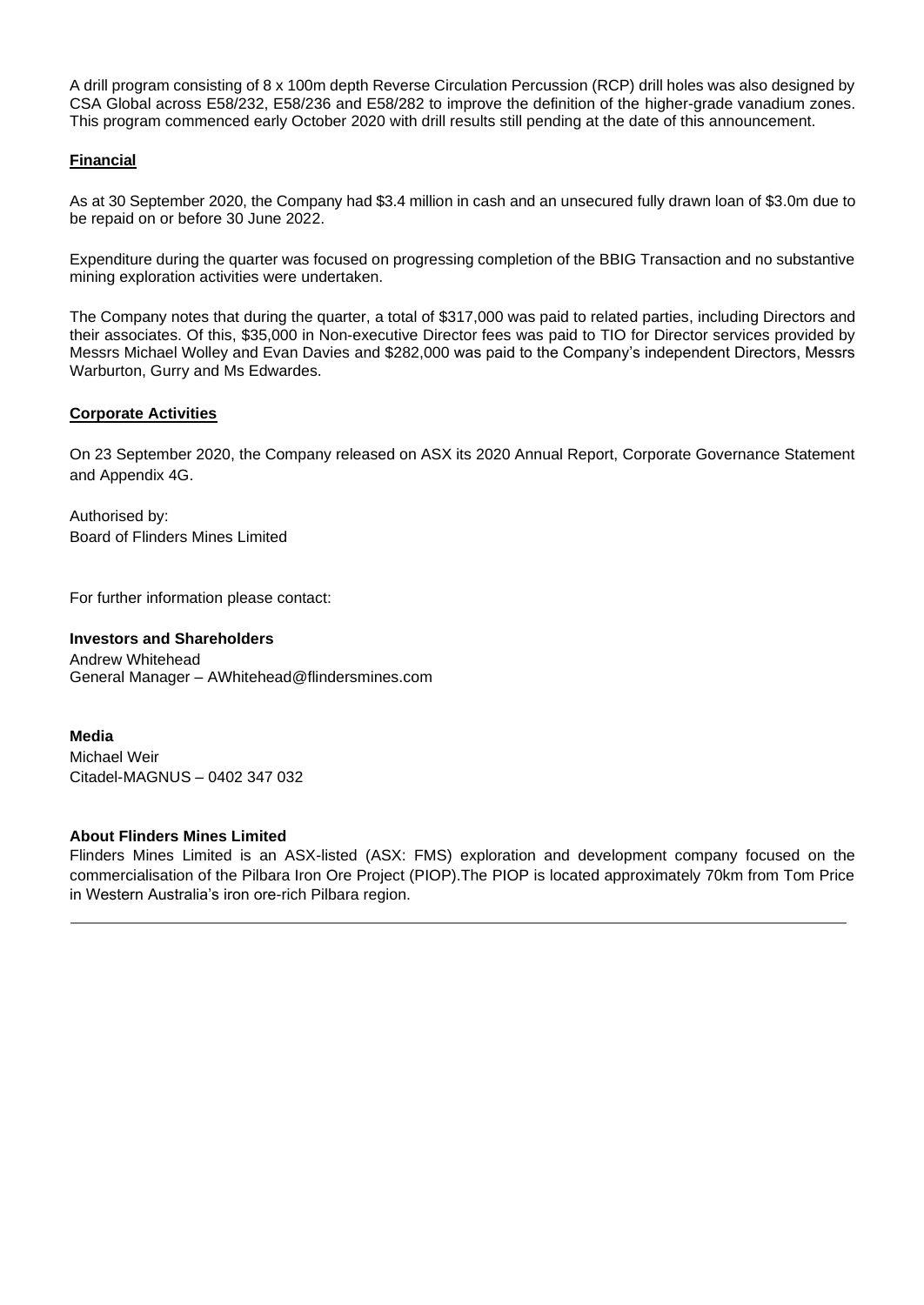## Tenement Schedule FortheQuarterending 30 September 2020

| <b>Tenement</b><br>No.         | <b>Status</b> | <b>Tenement</b><br><b>Name</b> | Grant/<br>Application<br>Date | <b>Expiry</b><br>Date | Area<br>$(Sq$ Km $)$ | <b>Registered Holder</b><br>/Applicant     | Interest | <b>Related</b><br>Agreement |
|--------------------------------|---------------|--------------------------------|-------------------------------|-----------------------|----------------------|--------------------------------------------|----------|-----------------------------|
| <b>WESTERN AUSTRALIA</b>       |               |                                |                               |                       |                      |                                            |          |                             |
| Canegrass Project <sup>1</sup> |               |                                |                               |                       |                      |                                            |          |                             |
| E58/232                        | Granted       | <b>Boulder Well</b>            | 29/07/2002                    | 28/07/2020            | 16.1                 | <b>Flinders Canegrass</b><br>PtyLtd        | 100%     |                             |
| E58/236                        | Granted       | Challa                         | 22/03/2002                    | 21/03/2021            | 12.7                 | <b>Flinders Canegrass</b><br><b>PtyLtd</b> | 100%     |                             |
| E58/282                        | Granted       | <b>Honey Pot</b>               | 3/05/2007                     | 2/05/2021             | 24.2                 | <b>Flinders Canegrass</b><br><b>PtyLtd</b> | 100%     |                             |
|                                |               |                                |                               |                       |                      |                                            |          |                             |
| E58/520                        | Granted       | Waramboo                       | 14/09/2017                    | 13/09/2022            | 3.1                  | <b>Flinders Canegrass</b><br><b>PtyLtd</b> | 100%     |                             |
| E58/521                        | Granted       | Waramboo                       | 14/09/2017                    | 13/09/2022            | 15.1                 | <b>Flinders Canegrass</b><br><b>PtyLtd</b> | 100%     |                             |
| E58/522                        | Granted       | Waramboo                       | 14/09/2017                    | 13/09/2022            | 24.1                 | <b>Flinders Canegrass</b><br><b>PtyLtd</b> | 100%     |                             |

# Pilbara Iron Ore Project (PIOP)<sup>2</sup>

| R47/21 <sup>3</sup> | Granted | Anvil                | 30/01/2020 | 29/01/2023 | 44.4  | <b>PIOP Mine Co NL</b> | 100% | Prenti<br>Agreement |
|---------------------|---------|----------------------|------------|------------|-------|------------------------|------|---------------------|
| L47/728             | Granted | <b>PIOP Airstrip</b> | 29/05/2015 | 28/05/2036 | 3.0   | <b>PIOP Mine Co NL</b> | 100% |                     |
| L47/730             | Granted | <b>PIOP Village</b>  | 29/05/2015 | 28/05/2036 | 0.1   | <b>PIOP Mine Co NL</b> | 100% |                     |
| L47/731             | Granted | Northern Road        | 18/11/2019 | 17/11/2040 | 4.9   | <b>PIOP Mine Co NL</b> | 100% |                     |
| L47/734             | Granted | Southern Road        | 29/05/2015 | 28/05/2036 | 4.2   | <b>PIOP Mine Co NL</b> | 100% |                     |
| M47/1451            | Granted | <b>Blacksmith ML</b> | 26/03/2012 | 25/03/2033 | 111.6 | <b>PIOP Mine Co NL</b> | 100% | Prenti<br>Agreement |

# **SOUTH AUSTRALIA**

## Jamestown Project

| EL6430 | Granted | Washpool | 10/11/2019 | 9/11/2021 | 135.0 | <b>PNX Metals</b><br>Limited | Gold, Copper | <b>Phoenix Copper</b><br>Agreement |
|--------|---------|----------|------------|-----------|-------|------------------------------|--------------|------------------------------------|
|--------|---------|----------|------------|-----------|-------|------------------------------|--------------|------------------------------------|

1. E58/232 extension of term granted on 20 October 2020.

2. Tenements related to the PIOP were transferred to PIOP Mine Co NL, along with the relevant regulatory approvals.

3. E47/1560 was converted to a retention licence (R47/21) on 30/01/2020. R47/21 is not subject to any statutory minimum expenditure obligations which allows the Company to minimise activities and costs associated with the tenement.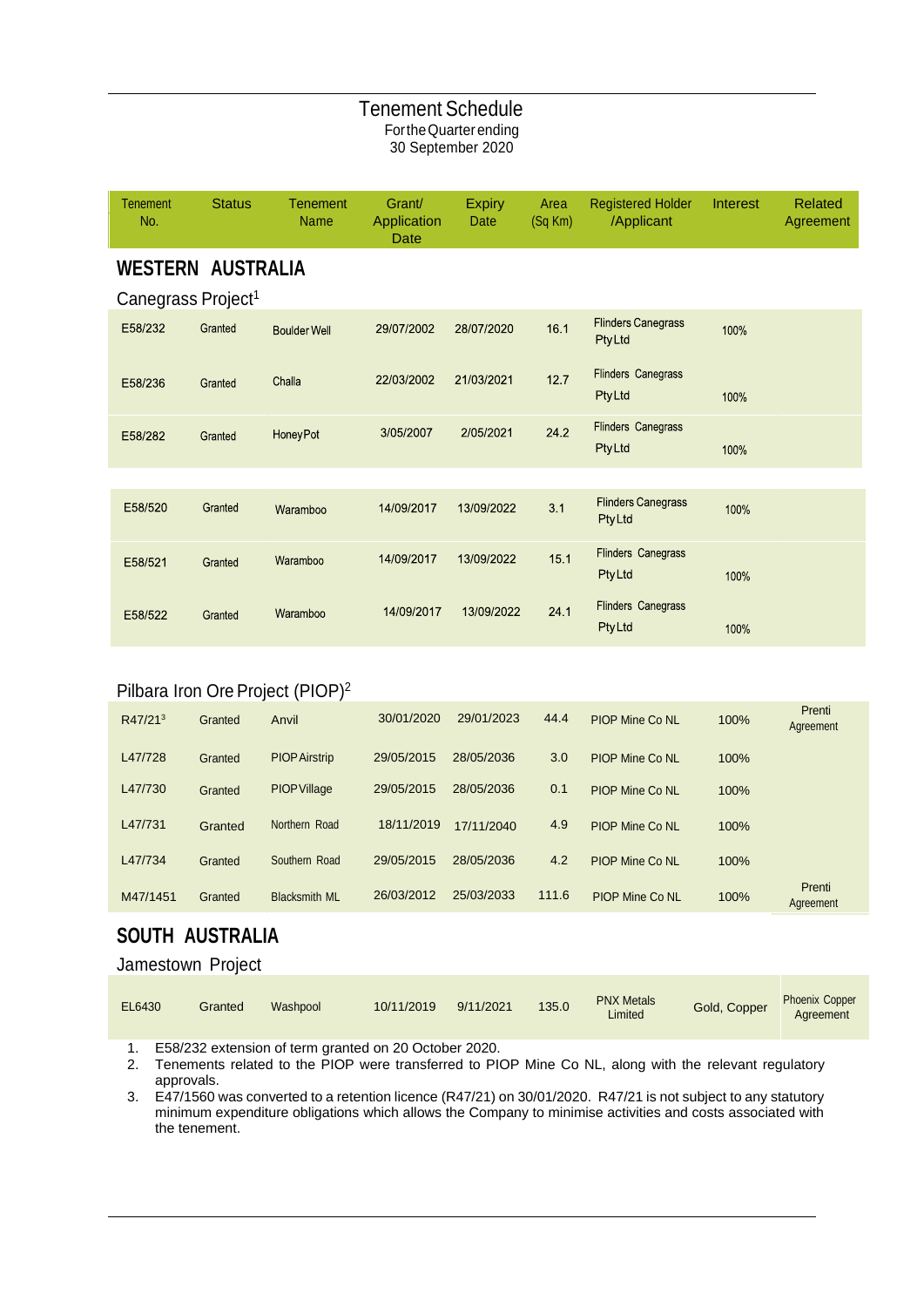# **Appendix 5B**

# **Mining exploration entity or oil and gas exploration entity quarterly cash flow report**

| Name of entity         |                                   |  |  |  |
|------------------------|-----------------------------------|--|--|--|
| FLINDERS MINES LIMITED |                                   |  |  |  |
| ABN                    | Quarter ended ("current quarter") |  |  |  |
| 46 091 118 044         | 30 September 2020                 |  |  |  |

| <b>Consolidated statement of cash flows</b> |                                                   | <b>Current quarter</b><br>\$A'000 | Year to date<br>$(12$ months)<br>\$A'000 |
|---------------------------------------------|---------------------------------------------------|-----------------------------------|------------------------------------------|
| 1.                                          | Cash flows from operating activities              |                                   |                                          |
| 1.1                                         | Receipts from customers                           |                                   |                                          |
| 1.2                                         | Payments for                                      |                                   |                                          |
|                                             | exploration & evaluation (if expensed)<br>(a)     |                                   |                                          |
|                                             | development<br>(b)                                |                                   |                                          |
|                                             | production<br>(c)                                 |                                   |                                          |
|                                             | staff costs<br>(d)                                |                                   |                                          |
|                                             | administration and corporate costs<br>(e)         | (553)                             | (553)                                    |
| 1.3                                         | Dividends received (see note 3)                   |                                   |                                          |
| 1.4                                         | Interest received                                 | 4                                 | 4                                        |
| 1.5                                         | Interest and other costs of finance paid          |                                   |                                          |
| 1.6                                         | Income taxes paid                                 |                                   |                                          |
| 1.7                                         | Government grants and tax incentives              |                                   |                                          |
| 1.8                                         | Other (provide details if material)               |                                   |                                          |
| 1.9                                         | Net cash from / (used in) operating<br>activities | (549)                             | (549)                                    |

| 2.  |     | Cash flows from investing activities      |       |       |
|-----|-----|-------------------------------------------|-------|-------|
| 2.1 |     | Payments to acquire:                      |       |       |
|     | (a) | entities                                  | -     |       |
|     | (b) | tenements                                 | -     |       |
|     | (C) | property, plant and equipment             | -     |       |
|     | (d) | exploration & evaluation (if capitalised) | (140) | (140) |
|     | (e) | investments                               |       |       |
|     |     | other non-current assets                  | -     |       |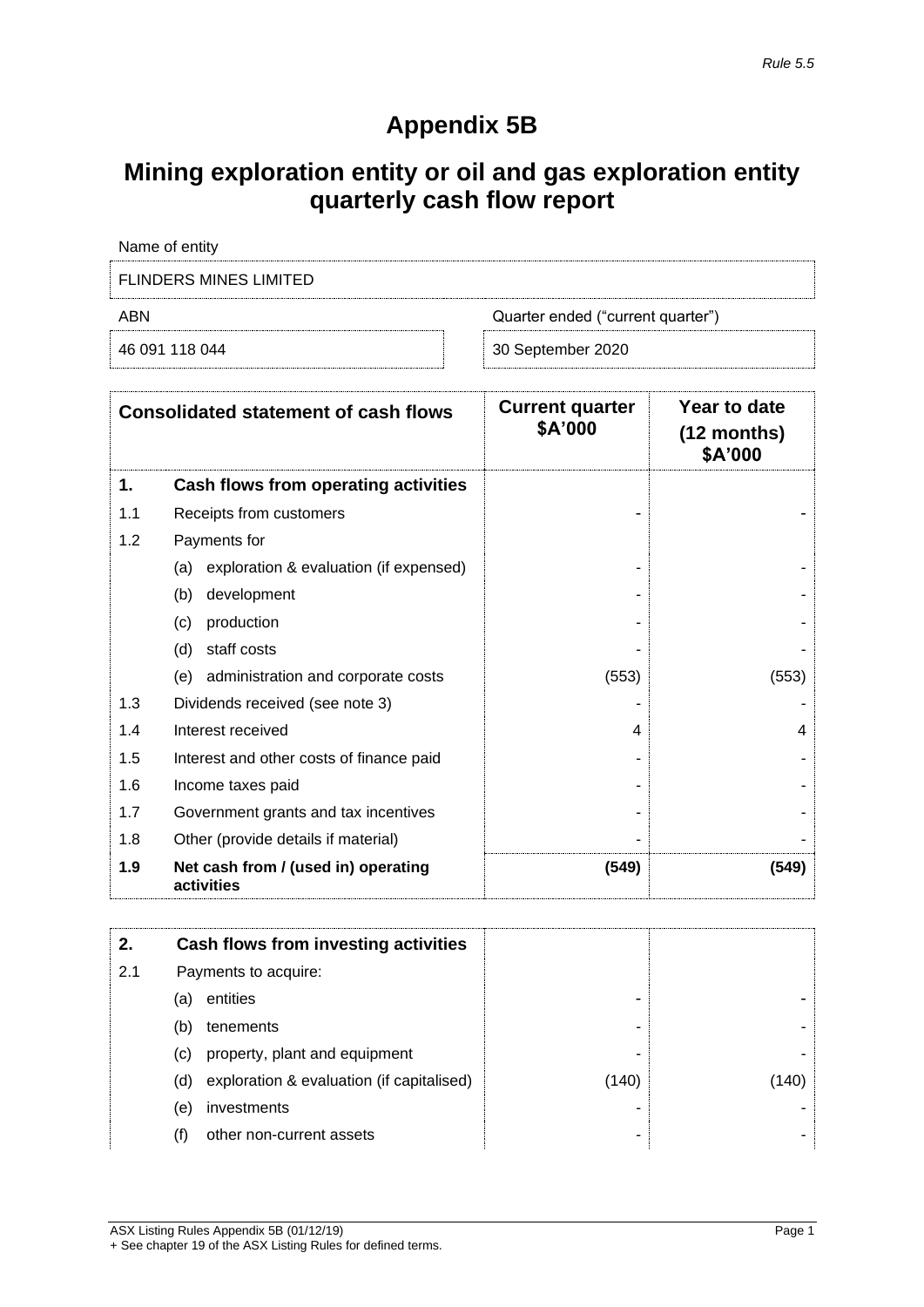|     | <b>Consolidated statement of cash flows</b>       | <b>Current quarter</b><br>\$A'000 | Year to date<br>$(12$ months)<br>\$A'000 |
|-----|---------------------------------------------------|-----------------------------------|------------------------------------------|
| 2.2 | Proceeds from the disposal of:                    |                                   |                                          |
|     | entities<br>(a)                                   |                                   |                                          |
|     | (b)<br>tenements                                  |                                   |                                          |
|     | property, plant and equipment<br>(c)              |                                   |                                          |
|     | (d)<br>investments                                |                                   |                                          |
|     | other non-current assets<br>(e)                   |                                   |                                          |
| 2.3 | Cash flows from loans to other entities           |                                   |                                          |
| 2.4 | Dividends received (see note 3)                   |                                   |                                          |
| 2.5 | Other (provide details if material)               |                                   |                                          |
| 2.6 | Net cash from / (used in) investing<br>activities | (140)                             | (140)                                    |

| 3.   | Cash flows from financing activities                                                       |  |
|------|--------------------------------------------------------------------------------------------|--|
| 3.1  | Proceeds from issues of equity securities<br>(excluding convertible debt securities)       |  |
| 3.2  | Proceeds from issue of convertible debt<br>securities                                      |  |
| 3.3  | Proceeds from exercise of options                                                          |  |
| 3.4  | Transaction costs related to issues of equity<br>securities or convertible debt securities |  |
| 3.5  | Proceeds from borrowings                                                                   |  |
| 3.6  | Repayment of borrowings                                                                    |  |
| 3.7  | Transaction costs related to loans and<br>borrowings                                       |  |
| 3.8  | Dividends paid                                                                             |  |
| 3.9  | Other (provide details if material)                                                        |  |
| 3.10 | Net cash from / (used in) financing<br>activities                                          |  |

| 4.  | Net increase / (decrease) in cash and<br>cash equivalents for the period |       |       |
|-----|--------------------------------------------------------------------------|-------|-------|
| 4.1 | Cash and cash equivalents at beginning of<br>period                      | 4101  | 4101  |
| 4.2 | Net cash from / (used in) operating<br>activities (item 1.9 above)       | (549) | (549) |
| 4.3 | Net cash from / (used in) investing activities<br>(item 2.6 above)       | (140) | (140) |
| 4.4 | Net cash from / (used in) financing activities<br>item 3.10 above)       |       |       |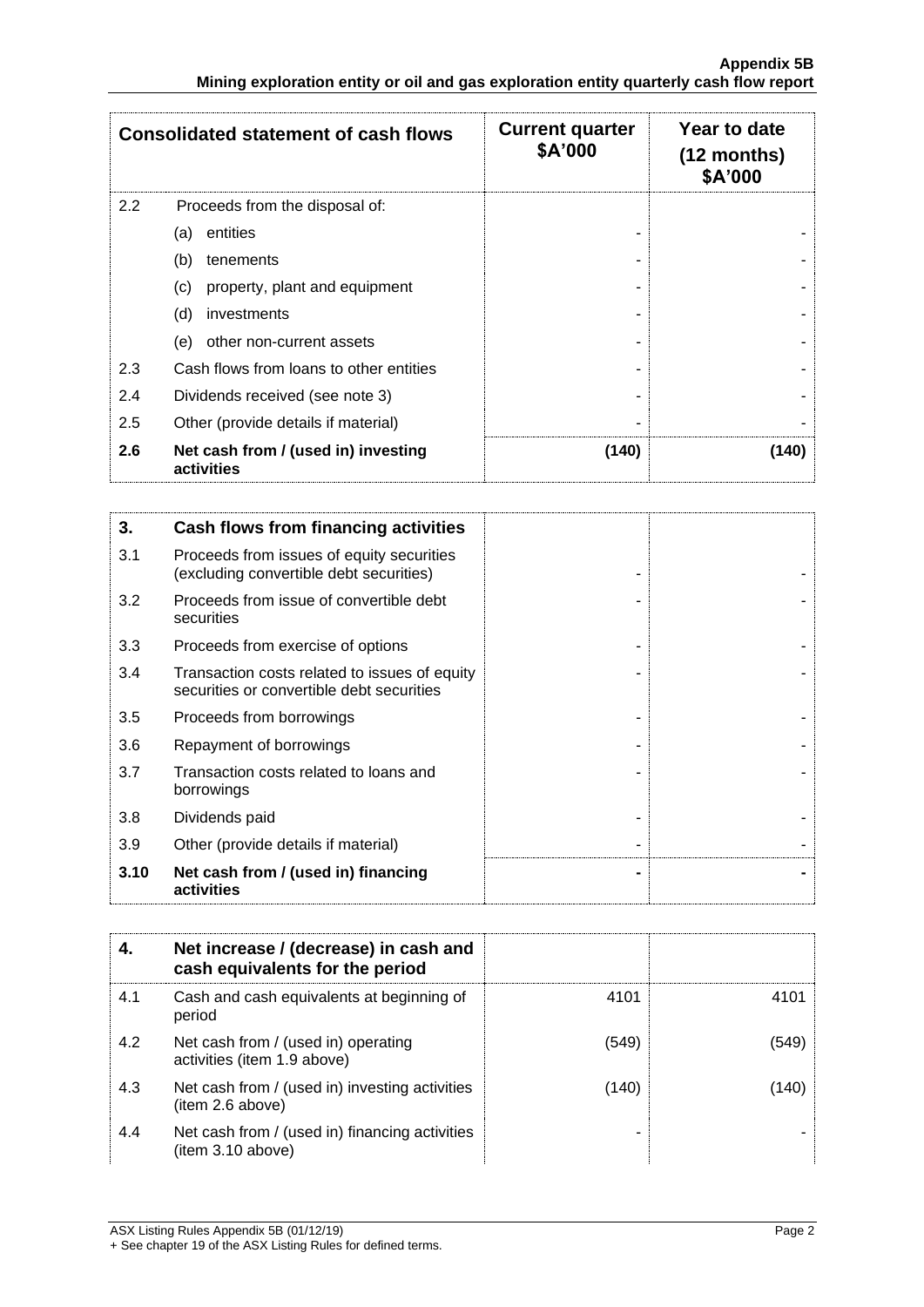|     | <b>Consolidated statement of cash flows</b>          | <b>Current quarter</b><br>\$A'000 | Year to date<br>$(12$ months)<br>\$A'000 |
|-----|------------------------------------------------------|-----------------------------------|------------------------------------------|
| 4.5 | Effect of movement in exchange rates on<br>cash held |                                   |                                          |
| 4.6 | Cash and cash equivalents at end of<br>period        | 3.412                             | 3.412                                    |

| 5.  | Reconciliation of cash and cash<br>equivalents<br>at the end of the quarter (as shown in the<br>consolidated statement of cash flows) to the<br>related items in the accounts | <b>Current quarter</b><br>\$A'000 | <b>Previous quarter</b><br>\$A'000 |
|-----|-------------------------------------------------------------------------------------------------------------------------------------------------------------------------------|-----------------------------------|------------------------------------|
| 5.1 | <b>Bank balances</b>                                                                                                                                                          | 3.412                             | 4.101                              |
| 5.2 | Call deposits                                                                                                                                                                 |                                   |                                    |
| 5.3 | <b>Bank overdrafts</b>                                                                                                                                                        |                                   |                                    |
| 5.4 | Other (provide details)                                                                                                                                                       | -                                 |                                    |
| 5.5 | Cash and cash equivalents at end of<br>quarter (should equal item 4.6 above)                                                                                                  | 3,412                             | 4.101                              |

| 6.  | Payments to related parties of the entity and their<br>associates                          | <b>Current quarter</b><br><b>\$A'000</b> |
|-----|--------------------------------------------------------------------------------------------|------------------------------------------|
| 6.1 | Aggregate amount of payments to related parties and their<br>associates included in item 1 | 317                                      |
| 6.2 | Aggregate amount of payments to related parties and their<br>associates included in item 2 |                                          |

Note: if any amounts are shown in items 6.1 or 6.2, your quarterly activity report must include a description of, and an explanation for, such payments

Non-executive Director fees paid to TIO (NZ) Limited for the quarter, the major shareholder of the Flinders Mines Limited, of \$35k for Director services provided by Messrs Michael Wolley and Evan Davies.

Non-executive Director fees paid to the Company's independent Directors, Messrs Warburton, Gurry and Ms Edwardes, of \$282k for the quarter.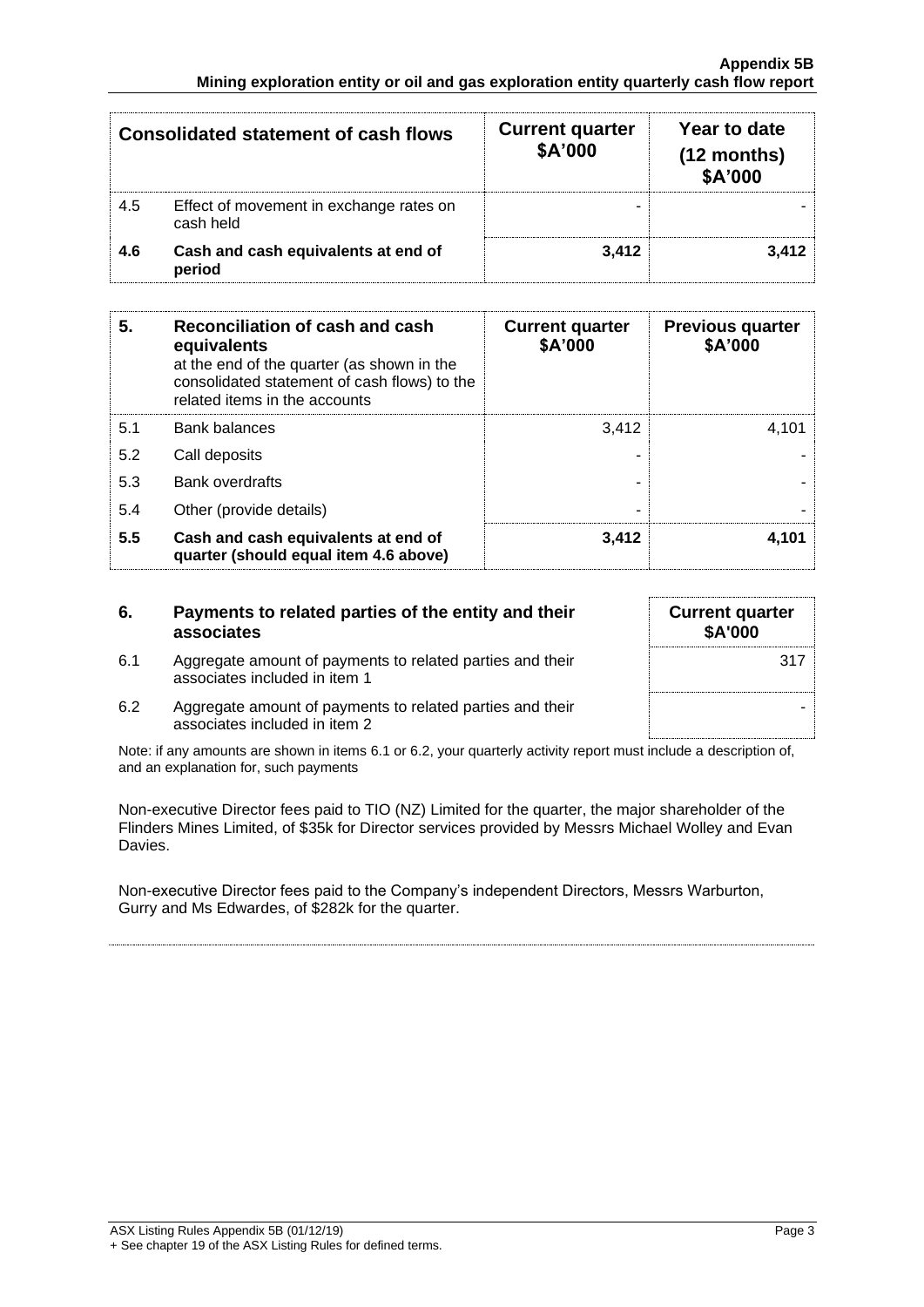ŗ

| $\overline{7}$ . | <b>Financing facilities</b><br>Note: the term "facility' includes all forms of financing<br>arrangements available to the entity.                                                                                                                                                                                                                    | <b>Total facility</b><br>amount at quarter<br>end<br>\$A'000 | Amount drawn at<br>quarter end<br>\$A'000 |  |
|------------------|------------------------------------------------------------------------------------------------------------------------------------------------------------------------------------------------------------------------------------------------------------------------------------------------------------------------------------------------------|--------------------------------------------------------------|-------------------------------------------|--|
|                  | Add notes as necessary for an understanding of the<br>sources of finance available to the entity.                                                                                                                                                                                                                                                    |                                                              |                                           |  |
| 7.1              | Loan facilities                                                                                                                                                                                                                                                                                                                                      | 3,000                                                        | 3,000                                     |  |
| 7.2              | Credit standby arrangements                                                                                                                                                                                                                                                                                                                          |                                                              |                                           |  |
| 7.3              | Other (please specify)                                                                                                                                                                                                                                                                                                                               |                                                              |                                           |  |
| 7.4              | <b>Total financing facilities</b>                                                                                                                                                                                                                                                                                                                    | 3,000                                                        | 3,000                                     |  |
|                  |                                                                                                                                                                                                                                                                                                                                                      |                                                              |                                           |  |
| 7.5              | Unused financing facilities available at quarter end                                                                                                                                                                                                                                                                                                 |                                                              |                                           |  |
| 7.6              | Include in the box below a description of each facility above, including the lender, interest<br>rate, maturity date and whether it is secured or unsecured. If any additional financing<br>facilities have been entered into or are proposed to be entered into after quarter end,<br>include a note providing details of those facilities as well. |                                                              |                                           |  |
|                  | Lloopeurad $\Lambda$ C2 Om loop fooilitunee idad by DIO Minoo Dtyl imitad is related ontity of the                                                                                                                                                                                                                                                   |                                                              |                                           |  |

1. Unsecured A\$3.0m loan facility provided by PIO Mines Pty Limited, a related entity of the major shareholder, TIO (NZ) Limited, at an interest rate of 3.88%pa. A\$3m was drawn on 22 March 2019 and is due on 30 June 2022.

| 8.  |                                                                                                                                                                                                                              | Estimated cash available for future operating activities                                                                       | \$A'000 |
|-----|------------------------------------------------------------------------------------------------------------------------------------------------------------------------------------------------------------------------------|--------------------------------------------------------------------------------------------------------------------------------|---------|
| 8.1 | Net cash from / (used in) operating activities (Item 1.9)                                                                                                                                                                    |                                                                                                                                | (549)   |
| 8.2 |                                                                                                                                                                                                                              | Capitalised exploration & evaluation (Item 2.1(d))                                                                             | (140)   |
| 8.3 | Total relevant outgoings (Item $8.1$ + Item $8.2$ )                                                                                                                                                                          |                                                                                                                                | (689)   |
| 8.4 | Cash and cash equivalents at quarter end (Item 4.6)                                                                                                                                                                          |                                                                                                                                | 3,412   |
| 8.5 | Unused finance facilities available at quarter end (Item 7.5)                                                                                                                                                                |                                                                                                                                |         |
| 8.6 | Total available funding (Item $8.4$ + Item $8.5$ )                                                                                                                                                                           |                                                                                                                                | 3,412   |
| 8.7 | Estimated quarters of funding available (Item 8.6 divided by<br>4.95<br>Item $8.3$ )                                                                                                                                         |                                                                                                                                |         |
| 8.8 | If Item 8.7 is less than 2 quarters, please provide answers to the following questions:                                                                                                                                      |                                                                                                                                |         |
|     | 1.<br>Does the entity expect that it will continue to have the current level of net operating<br>cash flows for the time being and, if not, why not?                                                                         |                                                                                                                                |         |
|     | Answer:                                                                                                                                                                                                                      |                                                                                                                                |         |
|     | 2.<br>Has the entity taken any steps, or does it propose to take any steps, to raise further<br>cash to fund its operations and, if so, what are those steps and how likely does it<br>believe that they will be successful? |                                                                                                                                |         |
|     | Answer:                                                                                                                                                                                                                      |                                                                                                                                |         |
|     | 3.                                                                                                                                                                                                                           | Does the entity expect to be able to continue its operations and to meet its business<br>objectives and, if so, on what basis? |         |
|     | Answer:                                                                                                                                                                                                                      |                                                                                                                                |         |

**Amount drawn at**